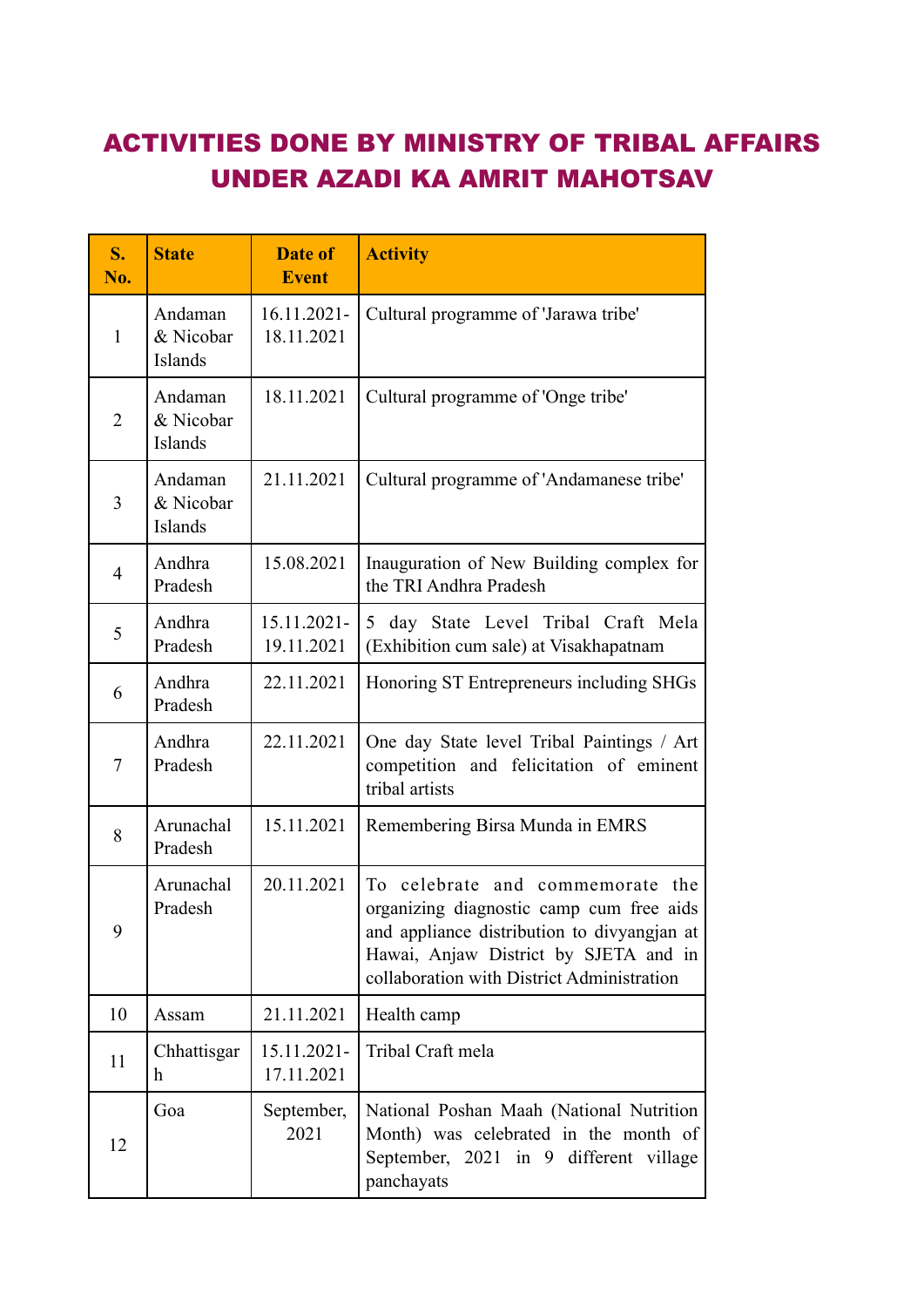| 13 | Goa                | 15.11.2021                   | Distributed the title for forest land under<br>occupation under the Forest Rights Act,<br>2006                                   |
|----|--------------------|------------------------------|----------------------------------------------------------------------------------------------------------------------------------|
| 14 | Goa                | 17.11.2021                   | Awareness Programme on health issues at<br>Gaondangrim, Canacona                                                                 |
| 15 | Goa                | 10.12.2021                   | Inauguration of Ashram School at<br>Moshiphond, Amone Poiguinim Canacona                                                         |
| 16 | Gujarat            | $15.11.2021 -$<br>19.11.2021 | Traditional Tribal Art & Craft Mela, Tribal<br>Herbal and Tribal Food Mela, tribal dance<br>$&$ music                            |
| 17 | Gujarat            | 17.11.2022                   | Organizing Memorial Function : Mangadh<br>Dham                                                                                   |
| 18 | Gujarat            | 09.11.2021                   | Organizing Memorial Function : Vedchhi<br>Gram Vidyapith                                                                         |
| 19 | Gujarat            | 29.11.2021                   | Organizing Tribal Freedom Fighters<br>Memorial Function: Celebration of 152nd<br>Birth Anniversary of Late. Shri Thakkar<br>Bapa |
| 20 | Jammu &<br>Kashmir | 15.11.2021-<br>22.11.2021    | Week long celebrations of Janjatiya Gaurav<br>Diyas in 20 districts                                                              |
| 21 | Jammu &<br>Kashmir | 15.11.2021                   | Celebration of Janjatiya Gaurav Divas at<br><b>District Anantnag</b>                                                             |
| 22 | Jammu &<br>Kashmir | 16.11.2021                   | Tribal Culural organized at Tribal Hostel<br>Doda                                                                                |
| 23 | Jammu &<br>Kashmir | 17.11.2021                   | Heritage Site visit                                                                                                              |
| 24 | Jammu &<br>Kashmir | 17.11.2021                   | <b>Painting Competition</b>                                                                                                      |
| 25 | Jammu &<br>Kashmir | 19.11.2021                   | National Tribal Mahotsav in District<br>Baramulla                                                                                |
| 26 | Jammu &<br>Kashmir | 20.11.2021                   | Janjatiya Gaurav<br>Saptah celebration in<br>Anantnag district                                                                   |
| 27 | Jammu &<br>Kashmir | 21.11.2021                   | Tribal Pride Week celebration at Rajouri                                                                                         |
| 28 | Jammu &<br>Kashmir | 22.11.2021                   | Ask Me Anything Session with DC Rajouri                                                                                          |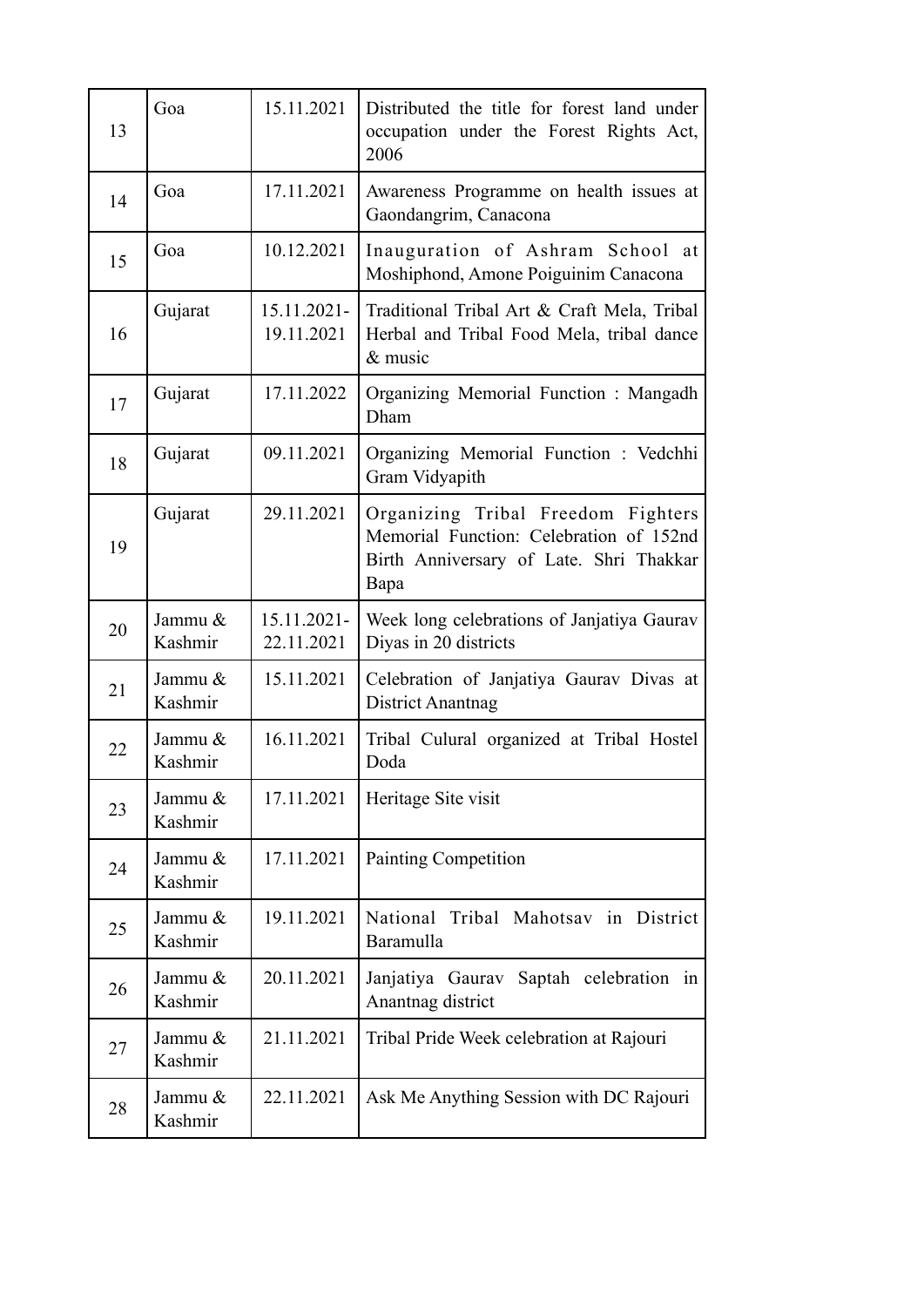| 29 | Jammu &<br>Kashmir | 22.11.2021                | Career Counselling workshop for tribal<br>students and culmination event of Janjatiya<br>Gaurav Saptah in district Bandipora |
|----|--------------------|---------------------------|------------------------------------------------------------------------------------------------------------------------------|
| 30 | Jammu &<br>Kashmir | 15.11.2021                | Inaugural Function of Janjatiya Gaurav<br>Saptah and Celebration of Janjatiya Gaurav<br>Diwas.                               |
| 31 | Jammu &<br>Kashmir | 24.11.2021-<br>25.11.2021 | Tribal Literary cum Cultural Festival                                                                                        |
| 32 | Jammu &<br>Kashmir | 25.11.2021                | Launch of Smart Schools for Tribal Areas                                                                                     |
| 33 | Jharkhand          | 03.07.2021-<br>04.07.2021 | Laying of foundation stone of 5 Eklavya<br>Model Residential Schools in Jharkhand                                            |
| 34 | Jharkhand          | 03.09.2021                | The foundation laying stone of EMRS<br>Bansjore and Pakartanr in Jharkhand                                                   |
| 35 | Jharkhand          | 24.09.2021                | Foundation laying Stone ceremony<br>of<br>EMRS Dumaria and Potka, Jharkhand by<br>Hon'ble Minister of Tribal Affairs         |
| 36 | Jharkhand          | 1.11.2021                 | Foundation stone of EMRS Khunti,<br>Jharkhand by Hon'ble Minister of Tribal<br><b>Affairs</b>                                |
| 37 | Jharkhand          | 15.11.2021                | Inaguration of Sh. Birsa Munda Tribal<br>Freedon Fighter Museum at Ranchi<br>(Virtually) by Hon'ble Prime Minister           |
| 38 | Jharkhand          | 15.11.2021                | 1. Blood Donation camp, 2. Program to<br>launch 45 books published in collaboration<br>with NBT                              |
| 39 | Jharkhand          | 16.11.2021                | Seminar on 'Sardari peaceful movement,<br>birsait: religious movement, birsa ulgulan                                         |
| 40 | Karnataka          | 15.11.2021                | Jan Jyathi Gourav Divas programme                                                                                            |
| 41 | Kerala             | 15.11.2021                | Webinar on Tribal Freedom Fighter of<br>Kerela                                                                               |
| 42 | Kerala             | 16.11.2021                | Birsa Munda Chithrothsav, an Online art<br>competition on the life of Birsa Munda for<br>students in schools & colleges      |
| 43 | Kerala             | 16.11.2021                | National Webinar on Disaster Management<br>among Tribes of Kerala                                                            |
| 44 | Kerala             | 18.11.2021                | Workshop on FRA                                                                                                              |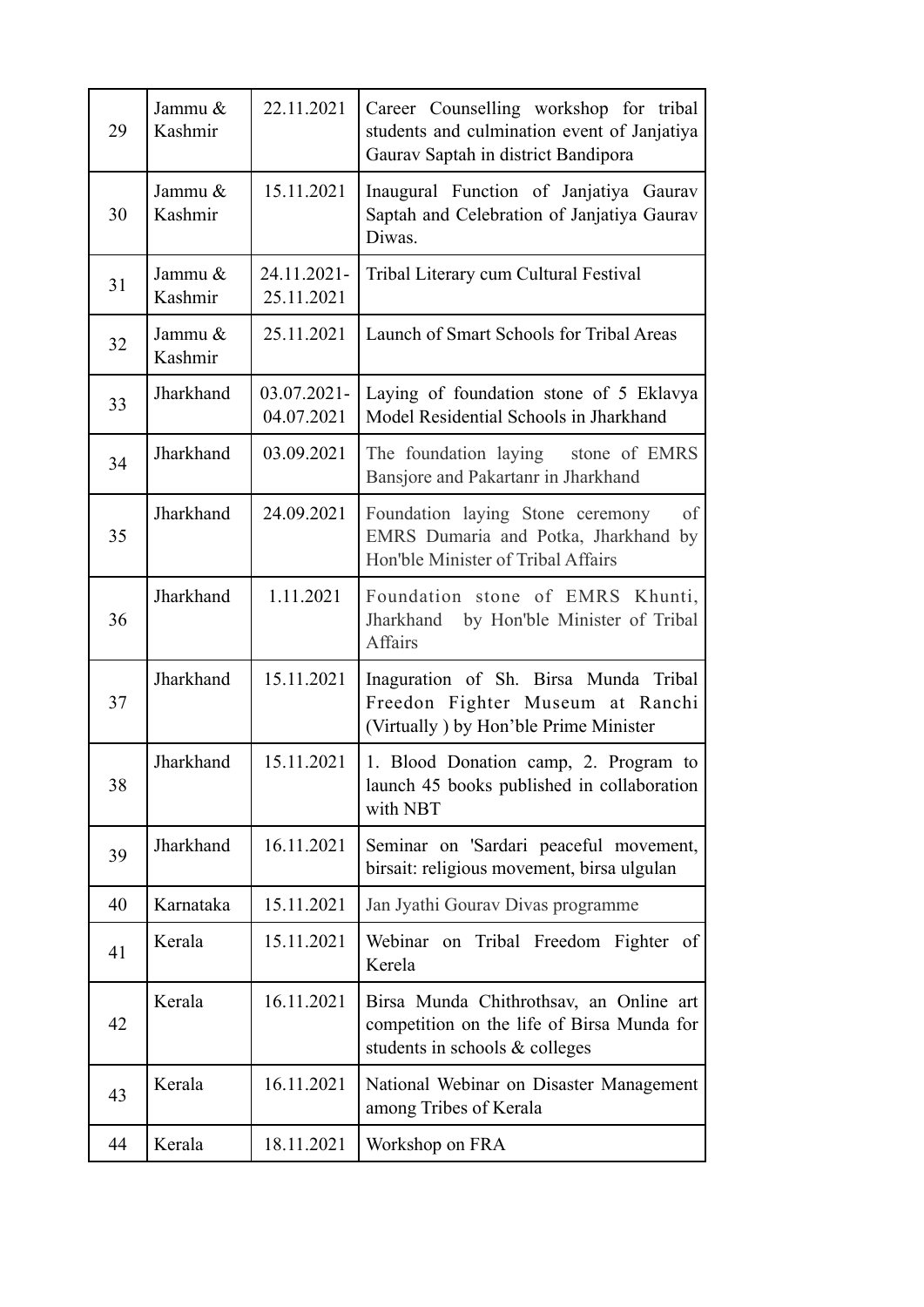| 45 | Kerala            | 17.11.2021                | Covid-19 Related Health Issues and the<br>impact of Covid-19 on the Tribal<br>Communities                                                                  |
|----|-------------------|---------------------------|------------------------------------------------------------------------------------------------------------------------------------------------------------|
| 46 | Kerala            | 19.11.2021                | Training program for Tribal Youth Covid-19                                                                                                                 |
| 47 | Kerala            | 20.11.2021                | Substance Abuse amongst the tribal<br>communities and its impact on their socio-<br>cultural life                                                          |
| 48 | Kerala            | 20.11.2021-<br>22.11.2021 | Three days workshop for Tribal Artist                                                                                                                      |
| 49 | Madhya<br>Pradesh | 18.09.2021                | Union Minister of Home Affairs and<br>Cooperation paid homage at memorial of<br>immortal tribal martyrs                                                    |
| 50 | Madhya<br>Pradesh | 23.10.2021-<br>31.10.2021 | TRI Madhya Pradesh organised Aadirang<br>2021 Festival                                                                                                     |
| 51 | Madhya<br>Pradesh | 15.11.2021                | Foundation Stone Laying Ceremony for 50<br>EMRS by Hon'ble Prime Minister of India                                                                         |
| 52 | Madhya<br>Pradesh | 15.11.2021                | Janjatiya Gaurav Diwas Mahasammelan<br>inaugurated by Hon'ble Prime Minister of<br>India                                                                   |
| 53 | Manipur           | 25.10.2021-<br>30.10.2021 | Tribal art $\&$ painting competition                                                                                                                       |
| 54 | Manipur           | 22.11.2021                | Foundation laying stone for 'Rani Gaidinliu<br>Tribal Freedom Fighters Museum' in<br>Manipur, through video conferencing by<br>Hon'ble Union Home Minister |
| 55 | Meghalaya         | 15.11.2021                | Programme at Kongthong (Whistling &<br>Song Village)                                                                                                       |
| 56 | Mizoram           | 15.11.2021                | On the spot painting competition on portrait<br>of Birsa Munda at Aizawal Art Gallery                                                                      |
| 57 | Nagaland          | 21.10.2021                | NSTFDC felicitates 53 successful tribal<br>entrepreneurs of North Eastern states                                                                           |
| 58 | Nagaland          | 15.11.2021                | Catapult target hitting                                                                                                                                    |
| 59 | New Delhi         | 26.03.2021                | Tribal TB initiative in pursuit of 'TB Mukt<br>Bharat'                                                                                                     |
| 60 | New Delhi         | 07.04.2021                | Tribal health collaborative 'Anamaya' -A<br>multi stakeholder Initiative to enhance<br>'Tribal Health and Nutrition' launched                              |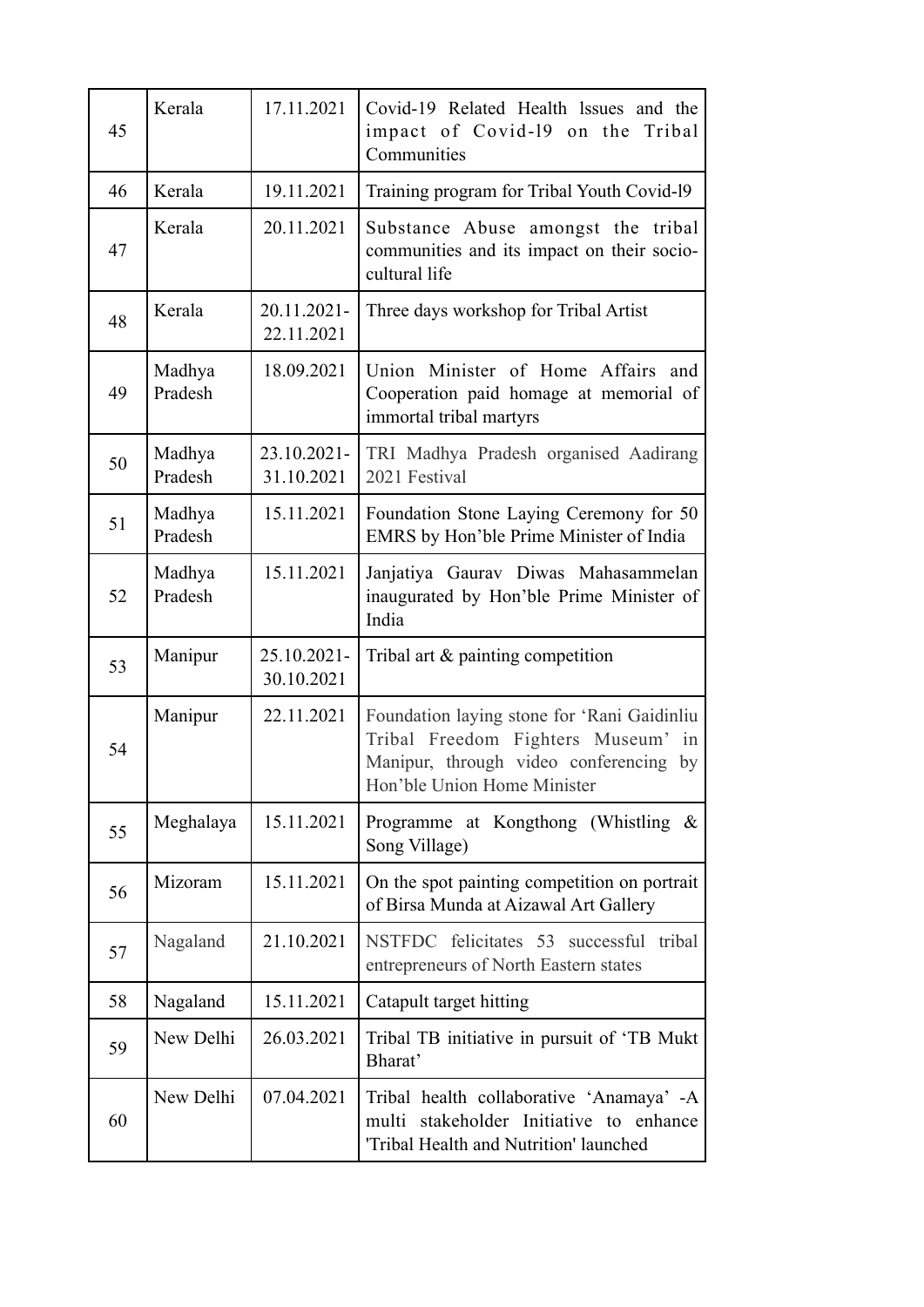| 61 | New Delhi | 10.05.2021                   | NESTS has collaborated with NCERT for<br>NISHTHA Capacity Building Programme<br>for EMRS Principals and Teachers                                       |
|----|-----------|------------------------------|--------------------------------------------------------------------------------------------------------------------------------------------------------|
| 62 | New Delhi | 16.05.2021                   | Launch of 'GOAL' program for Tribal<br>Youth of India by Hon'ble M/o Tribal<br><b>Affairs</b>                                                          |
| 63 | New Delhi | 17.05.2021                   | Signing of MoU on Joint initiative for<br>Digital Transformation of Tribal Schools<br>between Ministry of Tribal Affairs and<br>Microsoft              |
| 64 | New Delhi | $16.06.2021 -$<br>19.06.2021 | Launch of 'Adi Prashikshan Portal' and 3<br>-Day Online Capacity Building Programme<br>for ST PRI Members                                              |
| 65 | New Delhi | 19.06.2021                   | Second 'National Conclave on Sickle<br>Disease in India' on World Sickle Cell Day                                                                      |
| 66 | New Delhi | 06.07.2021                   | Joint Communication for more effective<br>implementation of the FRA signed by<br><b>Environment and Tribal Affairs Ministries</b>                      |
| 67 | New Delhi | 16.07.2021                   | Launch of School Innovation Ambassador<br><b>Training Program</b>                                                                                      |
| 68 | New Delhi | $02.08.2021 -$<br>04.08.2021 | Inauguration of 'Virtual Training of Trainers<br>Programme on Forest Rights Act, 2006'                                                                 |
| 69 | New Delhi | 23.09.2021-<br>24.09.2021    | Two days of National Tribal Research<br>conclave                                                                                                       |
| 70 | New Delhi | 16.11.2021-<br>30.11.2021    | National Aadi Mahotsav by TRIFED                                                                                                                       |
| 71 | New Delhi | 15.11.2021                   | Floral tribute at Birsa Munda Statue by<br>Hon'ble Prime Minister at Parliament house,<br>New Delhi                                                    |
| 72 | New Delhi | 18.11.2021                   | One day national level conference jointly to<br>be organise by Ministry of Panchayati Raj<br>and Ministry of Tribal Affairs with PESA<br><b>States</b> |
| 73 | New Delhi | 17.11.2021-<br>18.11.2021    | Two Day Capacity Building Programme for<br>preparation of GPDP for Gram Panchayats<br>in Tribal Areas of J&K                                           |
| 74 | Odisha    | 10.09.2021                   | Foundation laying<br>stone<br>Ceremony of<br>EMRS Kaptipada in Odisha<br>by Hon'ble<br>MoS for Ministry of Tribal Affairs                              |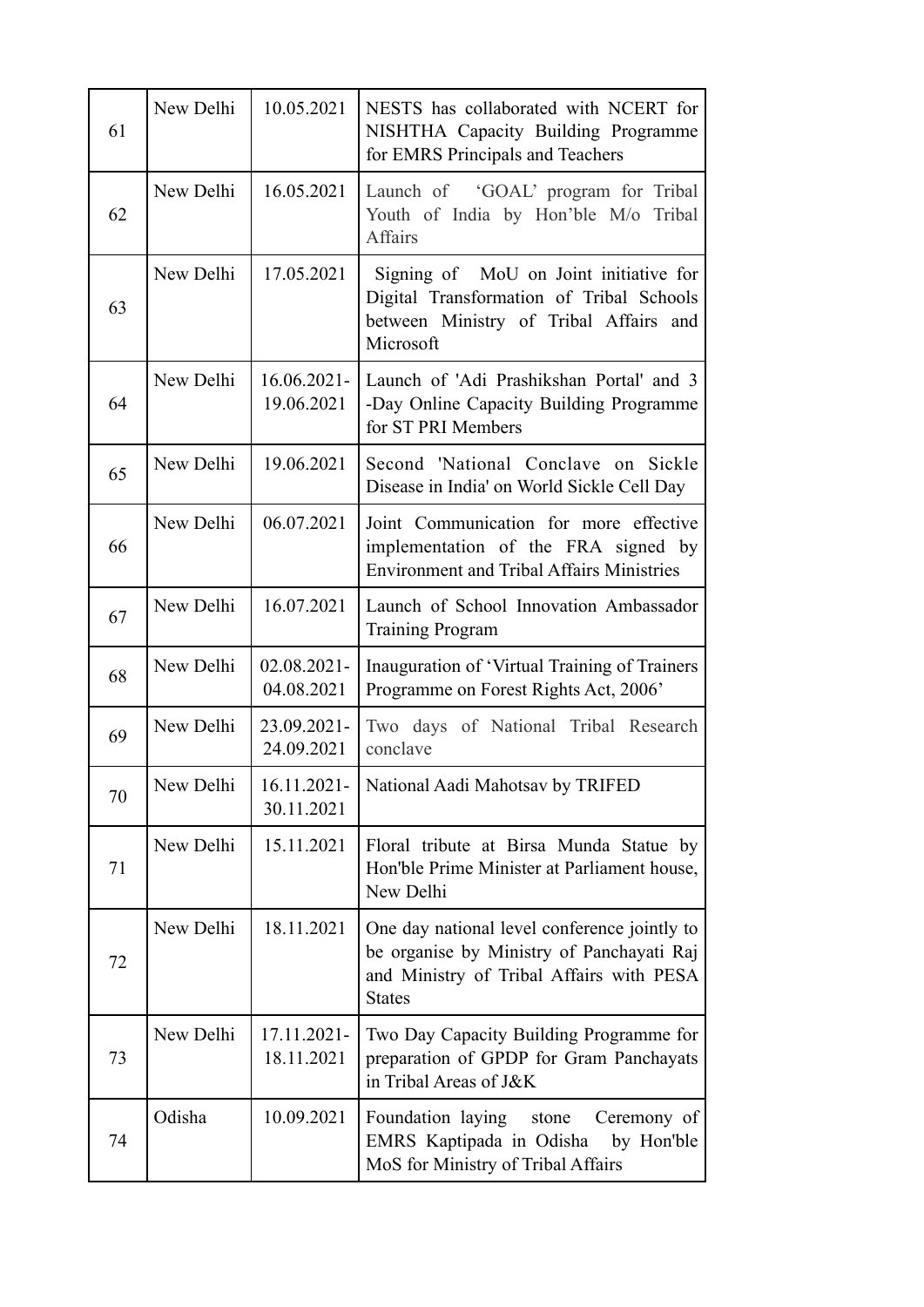| 75 | Odisha | 12.12.2021                | Foundation stone laying ceremony<br>of 2<br>EMRS in Mayurbhanj, Odisha by Hon'ble<br>MoS for Ministry of Tribal Affairs                                                                           |
|----|--------|---------------------------|---------------------------------------------------------------------------------------------------------------------------------------------------------------------------------------------------|
| 76 | Odisha | 22.12.2021                | Foundation stone laying ceremony<br>of $2$<br>EMRS in Mayurbhanj, Odisha by Hon'ble<br>MoS for Ministry of Tribal Affairs                                                                         |
| 77 | Odisha | 12.09.2021                | Foundation Stone of EMRS Barsahi, Odisha<br>by Hon'ble MoS for Ministry of Tribal<br><b>Affairs</b>                                                                                               |
| 78 | Odisha | 19.10.201                 | Foundation laying Stone of EMRS Kuliana,<br>Odisha<br>by Hon'ble MoS for Ministry of<br><b>Tribal Affairs</b>                                                                                     |
| 79 | Odisha | 20.10.2021                | The foundation laying stone of EMRS<br>Thakurmunda, Odisha by Hon'ble MoS for<br>Ministry of Tribal Affairs                                                                                       |
| 80 | Odisha | 31.10.2021                | Foundation stone laying ceremony<br>of<br>EMRS Tiring by Hon'ble MoS for<br>Ministry of Tribal Affairs                                                                                            |
| 81 | Odisha | 2.11.2021                 | Foundation stone of EMRS Jamda and<br>Bijatola, Odisha by Hon'ble MoS for<br>Ministry of Tribal Affairs                                                                                           |
| 82 | Odisha | 06.11.2021                | Foundation Stone laying ceremony<br>of<br>EMRS Boipariguda, Odisha<br>by Hon'ble<br>MoS for Ministry of Tribal Affairs                                                                            |
| 83 | Odisha | 07.11.2021                | Foundation Stone laying ceremony<br>of<br>EMRS Chitrakonda, Odisha by Hon'ble<br>MoS for Ministry of Tribal Affairs                                                                               |
| 84 | Odisha | 10.01.2022                | Foundation stone laying ceremony<br>of $3$<br>EMRS in Kandhamal, Gajapati, Koraput<br>Districts in Odisha and Nandapur Block in<br>Odisha by Hon'ble MoS for Ministry of<br><b>Tribal Affairs</b> |
| 85 | Odisha | 24.11.2021-<br>29.11.2021 | Primary School Teachers training                                                                                                                                                                  |
| 86 | Odisha | 22.09.2021-<br>02.10.2021 | Online Capacity Building Training of Lady<br>Teachers on Counselling of Adolescent<br>Girls student under Life Skill Education<br>Program                                                         |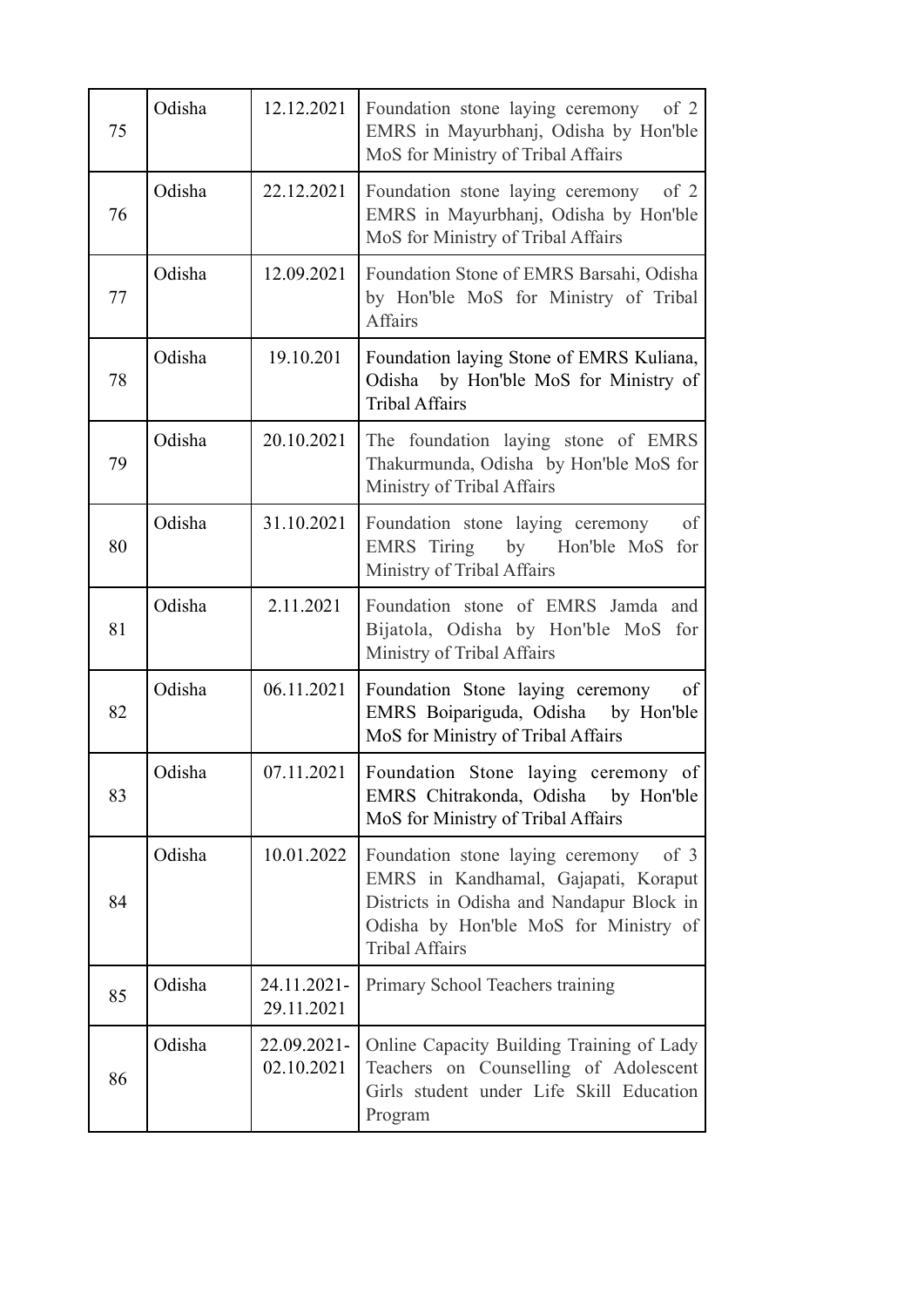| 87  | Odisha    | 31.08.2021-<br>30.09.2021 | Online Capacity Building Training for TGTs<br>of SSD High Schools of Odisha in Science,<br>Mathematics, English, Odia & Social<br>Science                         |
|-----|-----------|---------------------------|-------------------------------------------------------------------------------------------------------------------------------------------------------------------|
| 88  | Odisha    | 17.11.2021                | Webinar on 'Contribution of the Freedom<br>Fighters of Odisha' for EMRS students                                                                                  |
| 89  | Odisha    | 17.11.2021                | Essay & debate competition on<br>'Contribution of the Freedom Fighters of<br>Odisha' for Indian Independence among<br><b>EMRS</b> students                        |
| 90  | Odisha    | 22.11.2021                | Releasing of audio video animated film<br>made SCSTRTI on the eminent freedom<br>fighters of Odisha "Sahid Laxman Naik"                                           |
| 91  | Odisha    | 17.11.2021                | Paying homage and tribute to the great<br>Freedom Fighters of Odisha Sahid Laxman<br>Naik memorial by State Government and<br>organising a function in his memory |
| 92  | Odisha    | 24.03.2021-<br>26.03.2021 | National webinar on "Changing Contours of<br>Indigenous Knowledge Among Tribal<br>Communities of India"                                                           |
| 93  | Odisha    | 28.12.2021                | The foundation stone laying ceremony of<br>EMRS Saharapada, Kendujhar in Odisha by<br>Hon'ble MoS for Ministry of Tribal Affairs                                  |
| 94  | Odisha    | 15.11.2021                | National Webinar on 'Contributions of<br>Bhagwan Birsa Munda for the Struggle of<br>India's Independence'                                                         |
| 95  | Rajasthan | 19.03.2021-<br>20.03.2021 | National conference on 'Traditional<br>Medicine - Challenges and Opportunities'                                                                                   |
| 96  | Rajasthan | 15.11.2021                | Symposium on contribution of tribal<br>freedom fighter                                                                                                            |
| 97  | Rajasthan | 17.11.2021-<br>22.11.2021 | Tribal wooden art workshop                                                                                                                                        |
| 98  | Sikkim    | 15.11.2021                | Blood donation camp                                                                                                                                               |
| 99  | Tamilnadu | 22.11.2021                | Medicinal Plants Workshop and Drawing<br><b>Competition for Tribal Youths</b>                                                                                     |
| 100 | Telangana | 15.11.2021                | Release of Video documentaries of two<br>freedom fighters                                                                                                         |
| 101 | Telangana | 18.11.2021                | Cultural event in Utnoor & Bhadrachalam,<br>Documentary release on Padmashree<br>awardee Sri Kanaka Raju                                                          |